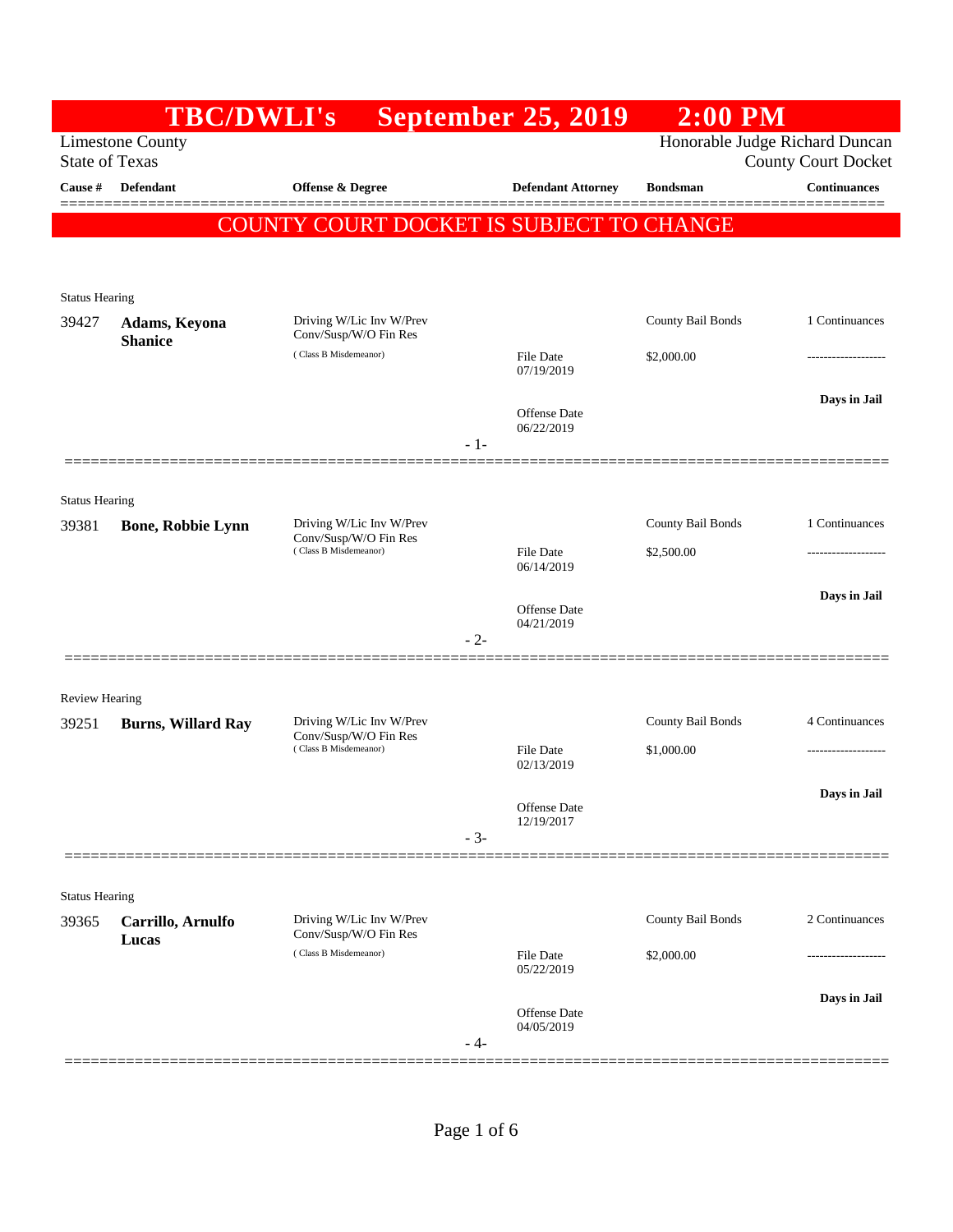|                       | <b>TBC/DWLI's</b>                |                                                                            | <b>September 25, 2019</b>      | $2:00$ PM                       |                               |
|-----------------------|----------------------------------|----------------------------------------------------------------------------|--------------------------------|---------------------------------|-------------------------------|
| <b>State of Texas</b> | <b>Limestone County</b>          |                                                                            |                                | Honorable Judge Richard Duncan  | <b>County Court Docket</b>    |
| Cause #               | Defendant                        | Offense & Degree                                                           | <b>Defendant Attorney</b>      | <b>Bondsman</b>                 | <b>Continuances</b><br>====== |
|                       |                                  | COUNTY COURT DOCKET IS SUBJECT TO CHANGE                                   |                                |                                 |                               |
|                       |                                  |                                                                            |                                |                                 |                               |
| Theft By Check        |                                  |                                                                            |                                |                                 |                               |
| 37930                 | <b>Curlett</b> , Amy             | Theft Prop>=\$20<\$500 By Check<br>(Class B Misdemeanor)                   |                                | County Bail Bonds               | 16 Continuances               |
|                       |                                  |                                                                            | <b>File Date</b><br>05/02/2016 | \$1,000.00                      | ------------------            |
|                       |                                  |                                                                            | <b>Offense</b> Date            |                                 | Days in Jail                  |
|                       |                                  | - 5-                                                                       | 04/07/2015                     |                                 |                               |
|                       |                                  |                                                                            |                                |                                 |                               |
| <b>Status Hearing</b> |                                  |                                                                            |                                |                                 |                               |
| 39369                 | Juarez-Martinez,<br><b>Dimas</b> | Driving W/Lic Inv W/Prev<br>Conv/Susp/W/O Fin Res                          |                                | County Bail Bonds               | 1 Continuances                |
|                       |                                  | (Class B Misdemeanor)                                                      | <b>File Date</b><br>05/23/2019 | \$2,000.00                      |                               |
|                       |                                  |                                                                            | Offense Date                   |                                 | Days in Jail                  |
|                       |                                  | - 6-                                                                       | 03/30/2019                     |                                 |                               |
|                       |                                  |                                                                            |                                |                                 |                               |
| <b>Status Hearing</b> |                                  |                                                                            |                                |                                 |                               |
| 39425                 | <b>Lemons, Jerry Wayne</b>       | Driving W/Lic Inv W/Prev<br>Conv/Susp/W/O Fin Res<br>(Class B Misdemeanor) |                                | County Bail Bonds               | 1 Continuances                |
|                       |                                  |                                                                            | <b>File Date</b><br>07/19/2019 | \$2,000.00                      |                               |
|                       |                                  |                                                                            | Offense Date                   |                                 | Days in Jail                  |
|                       |                                  | $-7-$                                                                      | 05/24/2019                     |                                 |                               |
|                       |                                  |                                                                            |                                |                                 |                               |
| Theft By Check        |                                  |                                                                            |                                |                                 |                               |
| 37680                 | Lynch, Clayton                   | Theft Prop>=\$500<\$1,500<br>(Class A Misdemeanor)                         | <b>File Date</b><br>10/16/2015 | County Bail Bonds<br>\$1,000.00 | 15 Continuances               |
|                       |                                  |                                                                            | Offense Date                   |                                 | Days in Jail                  |
|                       |                                  | $-8-$                                                                      | 01/22/2015                     |                                 |                               |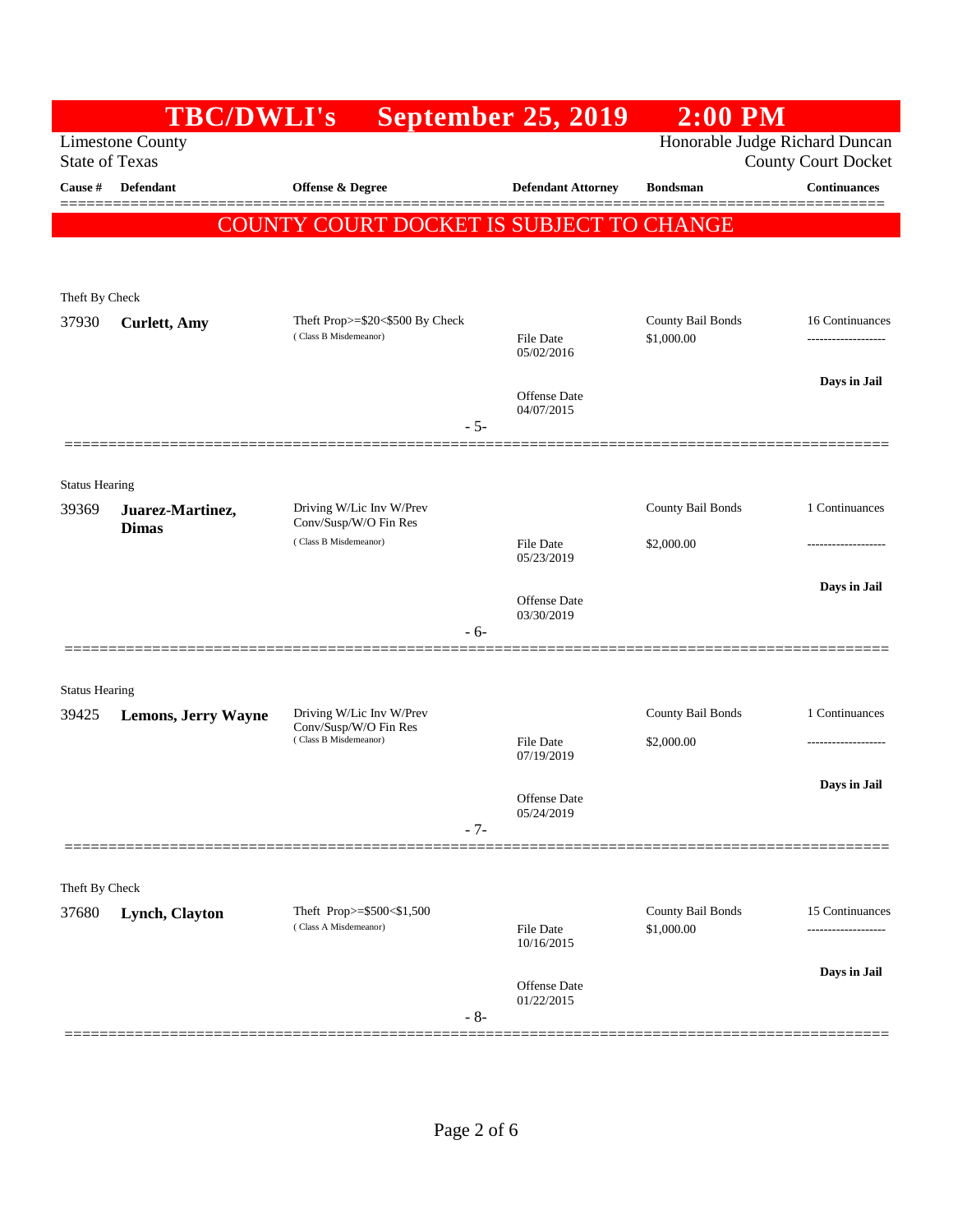|                                                  | <b>TBC/DWLI's</b>    |                                                      |        | <b>September 25, 2019</b>      | $2:00$ PM                                                    |                     |  |
|--------------------------------------------------|----------------------|------------------------------------------------------|--------|--------------------------------|--------------------------------------------------------------|---------------------|--|
| <b>Limestone County</b><br><b>State of Texas</b> |                      |                                                      |        |                                | Honorable Judge Richard Duncan<br><b>County Court Docket</b> |                     |  |
| Cause #                                          | <b>Defendant</b>     | <b>Offense &amp; Degree</b>                          |        | <b>Defendant Attorney</b>      | <b>Bondsman</b>                                              | <b>Continuances</b> |  |
|                                                  |                      | COUNTY COURT DOCKET IS SUBJECT TO CHANGE             |        |                                |                                                              | ______              |  |
|                                                  |                      |                                                      |        |                                |                                                              |                     |  |
| <b>Status Hearing</b>                            |                      |                                                      |        |                                |                                                              |                     |  |
| 39426                                            | Pack, Charles Joseph | Driving W/Lic Inv W/Prev<br>Conv/Susp/W/O Fin Res    |        |                                | Freebird Bail Bonds                                          | 1 Continuances      |  |
|                                                  |                      | (Class B Misdemeanor)                                |        | File Date<br>07/19/2019        | \$2,000.00                                                   |                     |  |
|                                                  |                      |                                                      |        |                                |                                                              | Days in Jail        |  |
|                                                  |                      |                                                      |        | Offense Date<br>06/15/2019     |                                                              |                     |  |
|                                                  |                      |                                                      | $-9-$  |                                |                                                              |                     |  |
| <b>Status Hearing</b>                            |                      |                                                      |        |                                |                                                              |                     |  |
| 38815                                            | Perez, Jose Manuel   | Driving W/Lic Inv W/Prev<br>Conv/Susp/W/O Fin Res    |        |                                | County Bail Bonds                                            | 12 Continuances     |  |
|                                                  |                      | (Class B Misdemeanor)                                |        | <b>File Date</b><br>01/30/2018 | \$2,000.00                                                   | ------------------  |  |
|                                                  |                      |                                                      |        |                                |                                                              | Days in Jail        |  |
|                                                  |                      |                                                      | $-10-$ | Offense Date<br>12/27/2017     |                                                              |                     |  |
|                                                  |                      |                                                      |        |                                |                                                              |                     |  |
| Theft By Check                                   |                      |                                                      |        |                                |                                                              |                     |  |
| 39115                                            | Polk, Eva            | Theft Prop $>= $100 < $750$<br>(Class B Misdemeanor) |        | File Date                      | T Chapman Bail Bonds<br>\$1,000.00                           | 10 Continuances     |  |
|                                                  |                      |                                                      |        | 10/17/2018                     |                                                              |                     |  |
|                                                  |                      |                                                      |        | Offense Date<br>04/06/2018     |                                                              | Days in Jail        |  |
|                                                  |                      |                                                      | $-11-$ |                                |                                                              |                     |  |
|                                                  |                      |                                                      |        |                                |                                                              |                     |  |
| <b>Review Hearing</b><br>38171                   | Price, Crystal Javon | Driving W/Lic Inv W/Prev                             |        |                                | Personal Bond                                                | 26 Continuances     |  |
|                                                  |                      | Conv/Susp/W/O Fin Res<br>(Class B Misdemeanor)       |        | <b>File Date</b>               | \$2,000.00                                                   | ------------        |  |
|                                                  |                      |                                                      |        | 09/15/2016                     |                                                              |                     |  |
|                                                  |                      |                                                      |        | Offense Date<br>01/14/2016     |                                                              | Days in Jail        |  |
|                                                  |                      |                                                      | $-12-$ |                                |                                                              |                     |  |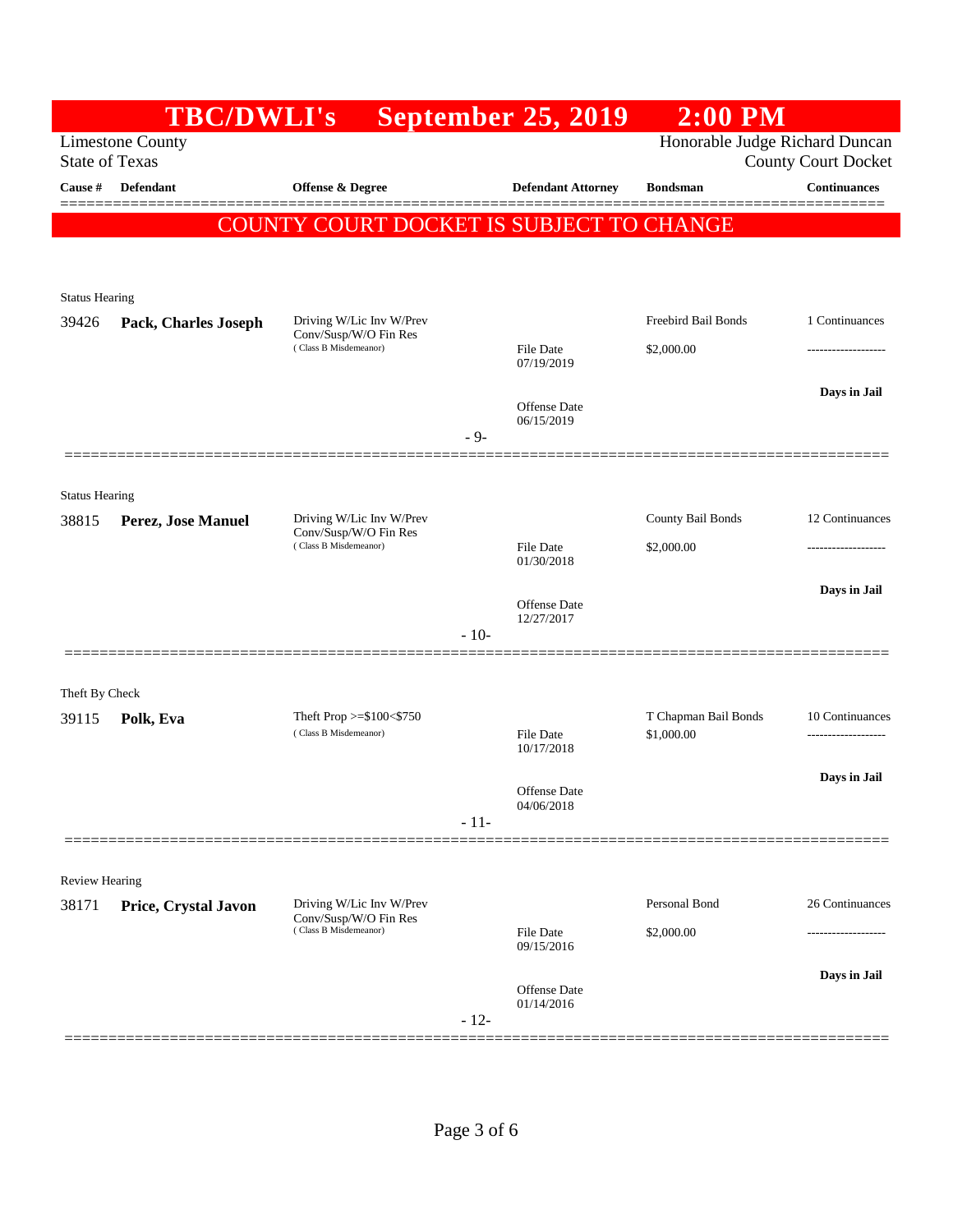|                                | <b>TBC/DWLI's</b>                                |                                                   |        | <b>September 25, 2019</b>         | $2:00$ PM                      |                            |
|--------------------------------|--------------------------------------------------|---------------------------------------------------|--------|-----------------------------------|--------------------------------|----------------------------|
|                                | <b>Limestone County</b><br><b>State of Texas</b> |                                                   |        |                                   | Honorable Judge Richard Duncan | <b>County Court Docket</b> |
| Cause #                        | <b>Defendant</b>                                 | <b>Offense &amp; Degree</b>                       |        | <b>Defendant Attorney</b>         | <b>Bondsman</b>                | <b>Continuances</b>        |
|                                |                                                  | COUNTY COURT DOCKET IS SUBJECT TO CHANGE          |        |                                   |                                |                            |
|                                |                                                  |                                                   |        |                                   |                                |                            |
| <b>Review Hearing</b>          |                                                  |                                                   |        |                                   |                                |                            |
| 38539                          | Price, Crystal Javon                             | Driving W/Lic Inv W/Prev                          |        |                                   | County Bail Bonds              | 21 Continuances            |
|                                |                                                  | Conv/Susp/W/O Fin Res<br>(Class B Misdemeanor)    |        | <b>File Date</b>                  | \$2,000.00                     |                            |
|                                |                                                  |                                                   |        | 06/20/2017                        |                                |                            |
|                                |                                                  |                                                   |        | Offense Date<br>05/12/2017        |                                | Days in Jail               |
|                                |                                                  |                                                   | $-13-$ |                                   |                                |                            |
|                                |                                                  |                                                   |        |                                   |                                |                            |
| <b>Review Hearing</b><br>39056 | <b>Ramirez, Rene</b>                             | Driving W/Lic Inv W/Prev                          |        |                                   | Freebird Bail Bonds            | 8 Continuances             |
|                                |                                                  | Conv/Susp/W/O Fin Res<br>(Class B Misdemeanor)    |        | File Date                         | \$2,000.00                     | -----------------          |
|                                |                                                  |                                                   |        | 08/21/2018                        |                                |                            |
|                                |                                                  |                                                   |        | <b>Offense</b> Date<br>07/03/2018 |                                | Days in Jail               |
|                                |                                                  |                                                   | $-14-$ |                                   |                                |                            |
|                                |                                                  |                                                   |        |                                   |                                |                            |
| <b>Status Hearing</b>          |                                                  | Criminal Trespass                                 |        | Burkeen, Daniel                   | Personal Bond                  | 4 Continuances             |
| 39192                          | Rogers, Johnnie<br><b>Darrell</b>                |                                                   |        |                                   |                                |                            |
|                                |                                                  | (Class B Misdemeanor)                             |        | <b>File Date</b><br>12/28/2018    | \$1,000.00                     |                            |
|                                |                                                  |                                                   |        | Offense Date                      |                                | Days in Jail               |
|                                |                                                  |                                                   | $-15-$ | 10/20/2018                        |                                |                            |
|                                |                                                  |                                                   |        |                                   |                                |                            |
| Review Hearing                 |                                                  |                                                   |        |                                   |                                |                            |
| 39092                          | Ross, Danita Ann                                 | Driving W/Lic Inv W/Prev<br>Conv/Susp/W/O Fin Res |        |                                   | Personal Bond                  | 4 Continuances             |
|                                |                                                  | (Class B Misdemeanor)                             |        | File Date<br>09/17/2018           | \$2,000.00                     |                            |
|                                |                                                  |                                                   |        |                                   |                                | Days in Jail               |
|                                |                                                  |                                                   |        | <b>Offense Date</b><br>06/20/2018 |                                |                            |
|                                |                                                  |                                                   | $-16-$ |                                   |                                |                            |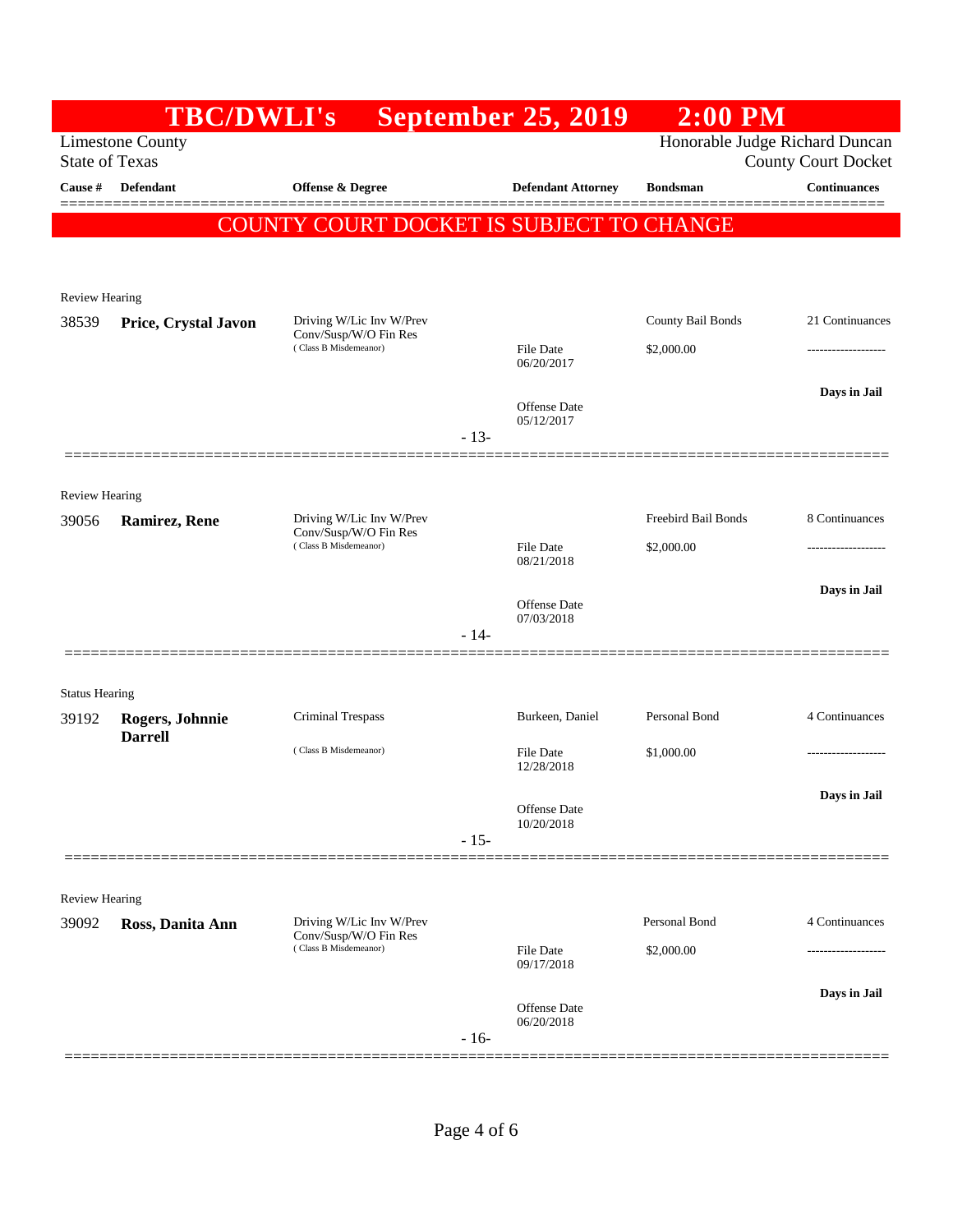|                                | <b>TBC/DWLI's</b>                                |                                                          | <b>September 25, 2019</b>         | $2:00$ PM                         |                                      |
|--------------------------------|--------------------------------------------------|----------------------------------------------------------|-----------------------------------|-----------------------------------|--------------------------------------|
|                                | <b>Limestone County</b><br><b>State of Texas</b> |                                                          |                                   | Honorable Judge Richard Duncan    | <b>County Court Docket</b>           |
| Cause #                        | <b>Defendant</b>                                 | <b>Offense &amp; Degree</b>                              | <b>Defendant Attorney</b>         | <b>Bondsman</b>                   | <b>Continuances</b><br>--------      |
|                                |                                                  | COUNTY COURT DOCKET IS SUBJECT TO CHANGE                 |                                   |                                   |                                      |
|                                |                                                  |                                                          |                                   |                                   |                                      |
| <b>Status Hearing</b>          |                                                  |                                                          |                                   |                                   |                                      |
| 39263                          | Ross, Danita Ann                                 | Bail Jumping And Fail To Appear<br>(Class A Misdemeanor) | <b>File Date</b>                  | Freebird Bail Bonds<br>\$3,500.00 | 4 Continuances<br>------------------ |
|                                |                                                  |                                                          | 02/25/2019                        |                                   |                                      |
|                                |                                                  |                                                          | Offense Date<br>02/20/2019        |                                   | Days in Jail                         |
|                                |                                                  | $-17-$                                                   |                                   |                                   |                                      |
|                                |                                                  |                                                          |                                   |                                   |                                      |
| <b>Review Hearing</b><br>39204 | Spencer, Brianna                                 | Assault Causes Bodily Injury Family                      | Burkeen, Daniel                   | Freebird Bail Bonds               | 8 Continuances                       |
|                                | <b>Nicole</b>                                    | Member<br>(Class A Misdemeanor)                          | <b>File Date</b>                  | \$3,000.00                        | ---------------                      |
|                                |                                                  |                                                          | 12/28/2018                        |                                   |                                      |
|                                |                                                  |                                                          | <b>Offense Date</b><br>10/28/2018 |                                   | Days in Jail                         |
|                                |                                                  | $-18-$                                                   |                                   |                                   |                                      |
|                                |                                                  |                                                          |                                   |                                   |                                      |
| <b>Review Hearing</b><br>38881 | <b>Thompkin, Charles</b>                         | Driving W/Lic Inv W/Prev                                 |                                   | County Bail Bonds                 | 9 Continuances                       |
|                                | Edward                                           | Conv/Susp/W/O Fin Res<br>(Class B Misdemeanor)           | <b>File Date</b>                  | \$1,000.00                        |                                      |
|                                |                                                  |                                                          | 04/10/2018                        |                                   |                                      |
|                                |                                                  |                                                          | Offense Date<br>01/31/2018        |                                   | Days in Jail                         |
|                                |                                                  | $-19-$                                                   |                                   |                                   |                                      |
| <b>Status Hearing</b>          |                                                  |                                                          |                                   |                                   |                                      |
| 39345                          | Whitehead, Van                                   | Terroristic Threat Causes Of Fear                        | Burkeen, Daniel                   | Personal Bond                     | 4 Continuances                       |
|                                | O'Connell                                        | <b>Imminet SBI</b><br>(Class B Misdemeanor)              | <b>File Date</b>                  | \$1,000.00                        |                                      |
|                                |                                                  |                                                          | 05/02/2019                        |                                   | Days in Jail                         |
|                                |                                                  |                                                          | <b>Offense Date</b><br>03/06/2019 |                                   |                                      |
|                                |                                                  | $-20-$                                                   |                                   |                                   |                                      |